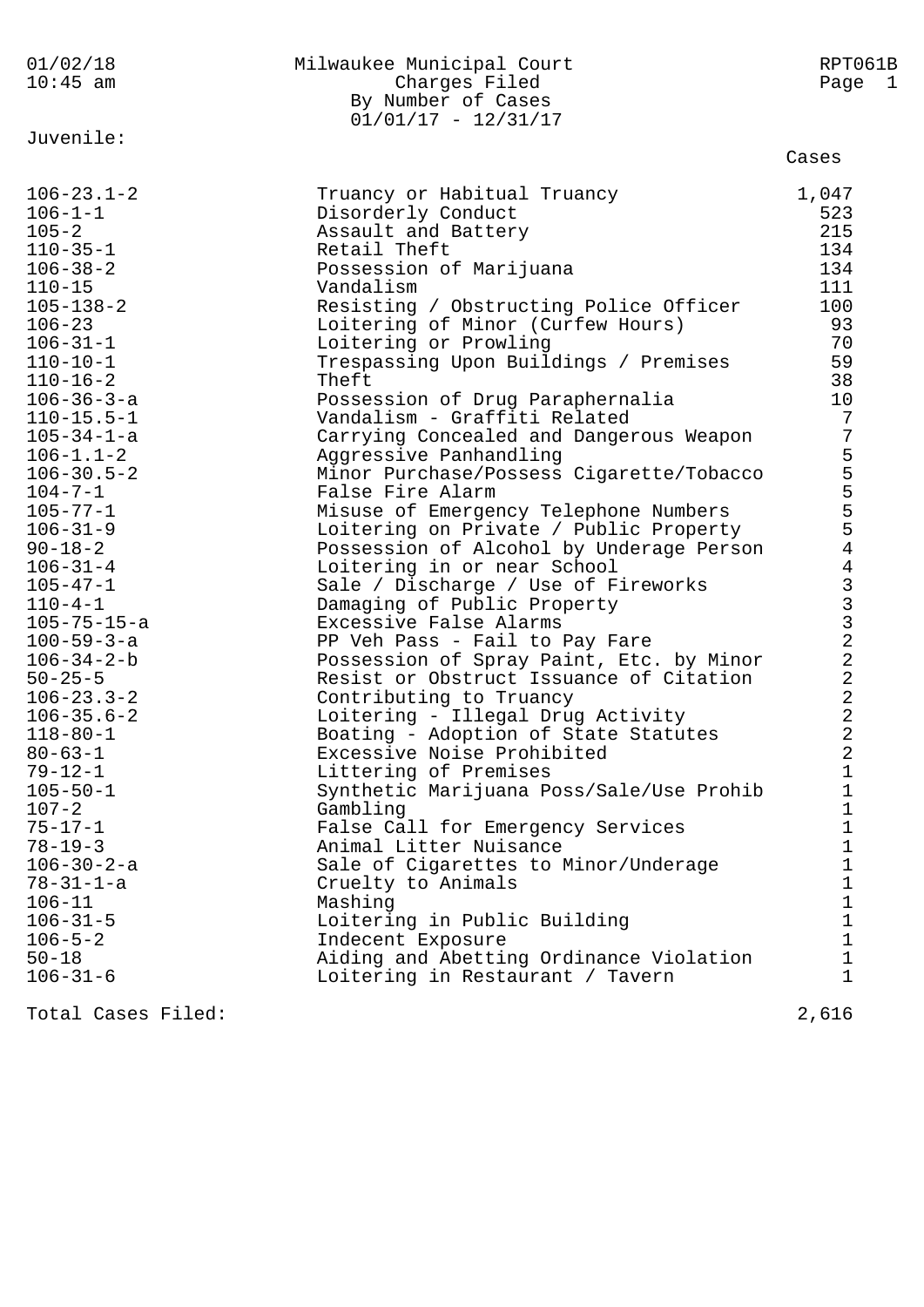| 01/02/18<br>$10:45$ am               | Milwaukee Municipal Court<br>Charges Filed<br>By Number of Cases<br>$01/01/17 - 12/31/17$ | RPT061B<br>Page 2 |  |
|--------------------------------------|-------------------------------------------------------------------------------------------|-------------------|--|
| Ordinances:                          |                                                                                           | Cases             |  |
| $106 - 1 - 1$                        | Disorderly Conduct                                                                        | 2,568             |  |
| $101 - 34 - 1$                       | Contested Parking Citation(s)                                                             | 2,362             |  |
| $106 - 23.1 - 2$                     | Truancy or Habitual Truancy                                                               | 1,504             |  |
| $105 - 2$                            | Assault and Battery                                                                       | 1,307             |  |
| $110 - 35 - 1$                       | Retail Theft                                                                              | 1,216             |  |
| 200 through 295                      | Building Code Violations                                                                  | 1,149             |  |
| $110 - 15$                           | Vandalism                                                                                 | 942<br>889        |  |
| $110 - 10 - 1$<br>$105 - 138 - 2$    | Trespassing Upon Buildings / Premises<br>Resisting / Obstructing Police Officer           | 860               |  |
| $106 - 38 - 2$                       | Possession of Marijuana                                                                   | 860               |  |
| $106 - 23.3 - 2$                     | Contributing to Truancy                                                                   | 681               |  |
| $106 - 36 - 3 - a$                   | Possession of Drug Paraphernalia                                                          | 447               |  |
| $106 - 31 - 1$                       | Loitering or Prowling                                                                     | 423               |  |
| $110 - 16 - 2$                       | Theft                                                                                     | 306               |  |
| $80 - 63 - 1$                        | Excessive Noise Prohibited                                                                | 210               |  |
| $90 - 18 - 2$                        | Possession of Alcohol by Underage Person                                                  | 209               |  |
| $106 - 35.6 - 2$                     | Loitering - Illegal Drug Activity                                                         | 199               |  |
| $106 - 31 - 7$                       | Loitering - Soliciting, Etc.                                                              | 162               |  |
| $105 - 77 - 1$                       | Misuse of Emergency Telephone Numbers                                                     | 133<br>109        |  |
| $106 - 1.8 - 1$<br>$118 - 80 - 1$    | Public Drinking<br>Boating - Adoption of State Statutes                                   | 107               |  |
| $106 - 23$                           | Loitering of Minor (Curfew Hours)                                                         | 93                |  |
| 295                                  | Zoning Violations                                                                         | 88                |  |
| $106 - 51 - 3 - a$                   | Designated Offender Residency Restricts                                                   | 85                |  |
| $106 - 35 - 2$                       | Loitering - Soliciting Prostitute                                                         | 84                |  |
| $106 - 1.1 - 2$                      | Aggressive Panhandling                                                                    | 77                |  |
| $106 - 30 - 2 - a$                   | Sale of Cigarettes to Minor/Underage                                                      | 61                |  |
| $78 - 19 - 1$                        | Permitting Animal at Large                                                                | 51                |  |
| $101 - 9.5 - 2$                      | Loitering on Street Median                                                                | 49                |  |
| $50 - 25 - 5$                        | Resist or Obstruct Issuance of Citation                                                   | 48                |  |
| $78 - 17 - 1$<br>$79 - 11$           | Dog and Cat Licenses Required<br>Littering of Public Property                             | 45<br>41          |  |
| $90 - 19 - 1$                        | Presence of Minor at Licensed Premises                                                    | 38                |  |
| $90 - 18 - 3$                        | Misrepresenting Age to Receive Alcohol                                                    | 36                |  |
| $106 - 31 - 8$                       | Loitering in a Parking Lot or Structure                                                   | 31                |  |
| $105 - 75 - 15 - a$                  | Excessive False Alarms                                                                    | 31                |  |
| $78 - 22 - 2$                        | Pit Bull/Rottweiler - Yard / Kennel Reqs                                                  | 30                |  |
| $78 - 3 - 1$                         | Animal Owner's Duty to Restrain, Etc.                                                     | 30                |  |
| $92 - 11.5 - 1$                      | Secondhand Sales - Article Not Owned                                                      | 28                |  |
| $90 - 18 - 1 - a - 1$                | Sale of Alcohol to Underaged Person                                                       | 28                |  |
| $106 - 5 - 2$                        | Indecent Exposure                                                                         | 27                |  |
| $200 - 42 - 2 - c$                   | Illegal Occupancy -- No Cert / Unfit                                                      | 27<br>26          |  |
| $100 - 59 - 3 - a$<br>$106 - 31 - 9$ | PP Veh Pass - Fail to Pay Fare<br>Loitering on Private / Public Property                  | 25                |  |
| $106 - 31 - 6$                       | Loitering in Restaurant / Tavern                                                          | 24                |  |
| $105 - 34 - 1 - a$                   | Carrying Concealed and Dangerous Weapon                                                   | 24                |  |
| $106 - 31 - 5$                       | Loitering in Public Building                                                              | 23                |  |
| $78 - 22 - 3$                        | Pit-Bull/Rottweiler - Behavior Class Req                                                  | 23                |  |
| $107 - 2$                            | Gambling                                                                                  | 22                |  |
| $106 - 31 - 2$                       | Loitering in or near a Dwelling Area                                                      | 21                |  |
| $90 - 8 - 1$                         | Responsible Person on Premises Req'd                                                      | 20                |  |
| $108 - 5 - 1 - a$                    | Public Dance Hall - License Required                                                      | 19                |  |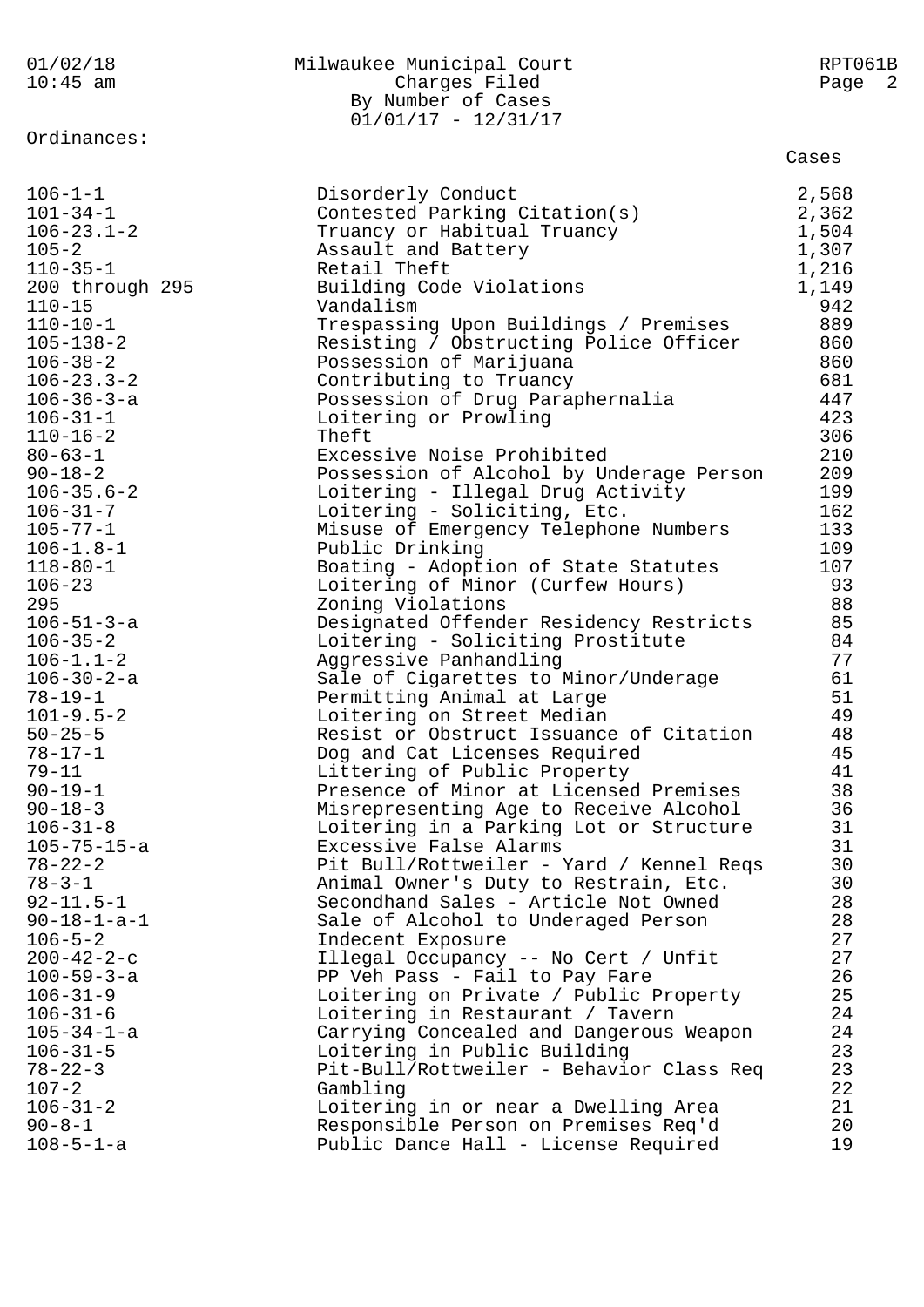# Ordinances:

# 01/02/18 Milwaukee Municipal Court RPT061B Charges Filed Page 3 By Number of Cases  $01/01/17 - 12/31/17$

| $105 - 79 - 1$                     | Legal Occupant List for Rental Prop Req                    | 19             |
|------------------------------------|------------------------------------------------------------|----------------|
| $90 - 15 - 3 - a - 1$              | Class B Premises Allow Patron After Hrs                    | 17             |
| $106 - 8 - 4$                      | Harassing Phone Calls - Repeated                           | 16             |
| $105 - 47 - 1$                     | Sale / Discharge / Use of Fireworks                        | 16             |
| 66-22-1-a                          | Create/Knowing Allow Lead-Based Nuisance                   | 16             |
| $105 - 57 - 3$                     | Sale on Public Right of Way During Event                   | 15             |
| $200 - 11 - 4$                     | Illegal Occupancy and Use                                  | 15             |
| $78 - 19 - 2$                      | Setting Animal at Large                                    | 14             |
| $106 - 8 - 2$                      | Harassing Phone Call                                       | 14             |
| $105 - 78 - 2$                     | Abandoned 911 Calls - Repeated                             | 14             |
| $90 - 19 - 2 - a - 1$              | Allow Underage on Premises                                 | 14             |
| $93 - 47 - 4$                      | Towing - Restrictions on Actions of Oper                   | 14             |
| $110 - 32 - 1 - a$                 | Fraud on Hotel or Restaurant                               | 13             |
| $90 - 4 - 10 - a$                  | Class D Operator's Liquor License                          | 13             |
| $110 - 15.5 - 1$                   | Vandalism - Graffiti Related                               | 13             |
| $78 - 22 - 1$                      | Pit-Bull/Rottweiler - Leash Requirements                   | 12             |
| $106 - 11$                         | Mashing                                                    | 12             |
| $79 - 12 - 1$                      | Littering of Premises                                      | 11             |
| $110 - 4 - 1$                      | Damaging of Public Property                                | 10             |
| $106 - 31 - 4$                     | Loitering in or near School                                | 10             |
| $105 - 48 - 1$                     | Smoking Prohibited - Adoption State Law                    | 10             |
| 275                                | Building Maintenance                                       | 9              |
| $78 - 31 - 1 - a$                  | Cruelty to Animals                                         |                |
| $106 - 34.5 - 1$                   | Prostitution - Prohibited Conduct                          |                |
| $78 - 29 - 1$                      | Animal Disturbing Peace                                    |                |
| $106 - 37 - 2$                     | Frequenting An Illegal Drug House                          | 99999          |
| $80 - 44 - 2$                      | Dumping Prohibited                                         |                |
| $78 - 31 - 2$                      | Cruelty to Animals - Food and Water Reqs                   | 8              |
| $118 - 80 - 7$                     | Swimming within Harbor Where Prohibited                    | $\overline{7}$ |
| $200 - 24 - 1$                     | Building Permit Required                                   | $\overline{7}$ |
| $68 - 43 - 2$                      | Ice Cream Peddler License Required                         | $\overline{7}$ |
| 78-23-1-a                          | Dangerous Animal Regulations                               | $\overline{7}$ |
| $50 - 18$                          | Aiding and Abetting Ordinance Violation                    | $\overline{7}$ |
| $105 - 50 - 1$                     | Synthetic Marijuana Poss/Sale/Use Prohib                   | 7              |
| $101 - 5.5 - 1 - a$                | Excessive Size/Weight/Load Permit Req'd                    | 7              |
| $107 - 1$                          | Gambling Places - Permit or Run                            | 7              |
| $106 - 30.5 - 2$                   | Minor Purchase/Possess Cigarette/Tobacco                   | 7              |
| $106 - 23 - 2$                     | Responsibility of Parents (Curfew)                         | 7              |
| $200 - 42 - 2 - d$                 | Illegal Occupancy -- No Cert / Unfit                       | 6              |
| $295 - 503 - 1$                    | Residential Lot - Land Use Violation                       | 6              |
| $78 - 31 - 3 - a$                  | Cruelty to Animals - Lack of Shelter                       | 6              |
| $110 - 18 - 1$                     | Tapping of Public Utilities Prohibited                     | 6              |
| $75 - 17 - 1$                      | False Call for Emergency Services                          | 6              |
| $110 - 32 - 1 - b$                 | Fraud on Hotel or Restaurant Keeper                        | 6              |
| $101 - 20 - 1$                     | Unnecessary Vehicle Noises Prohibited                      | 6              |
| $104 - 7 - 1$                      | False Fire Alarm                                           | 6              |
| $105 - 57 - 3 - a$                 | Sales on Public Right of Way Regs                          | 5              |
| $118 - 36 - 1$                     | Boating - Unauth Use of Private Dock                       | 5              |
| $295 - 603 - 1$                    | Commercial Lot - Land Use Violation                        | 5              |
| $90 - 18 - 1 - c$<br>$78 - 19 - 3$ | Underage Attempt/Procure Alcohol<br>Animal Litter Nuisance | 5<br>5         |
| $93 - 5 - 1$                       |                                                            | 5              |
|                                    | Secondhand MV Dealer License Req'd                         |                |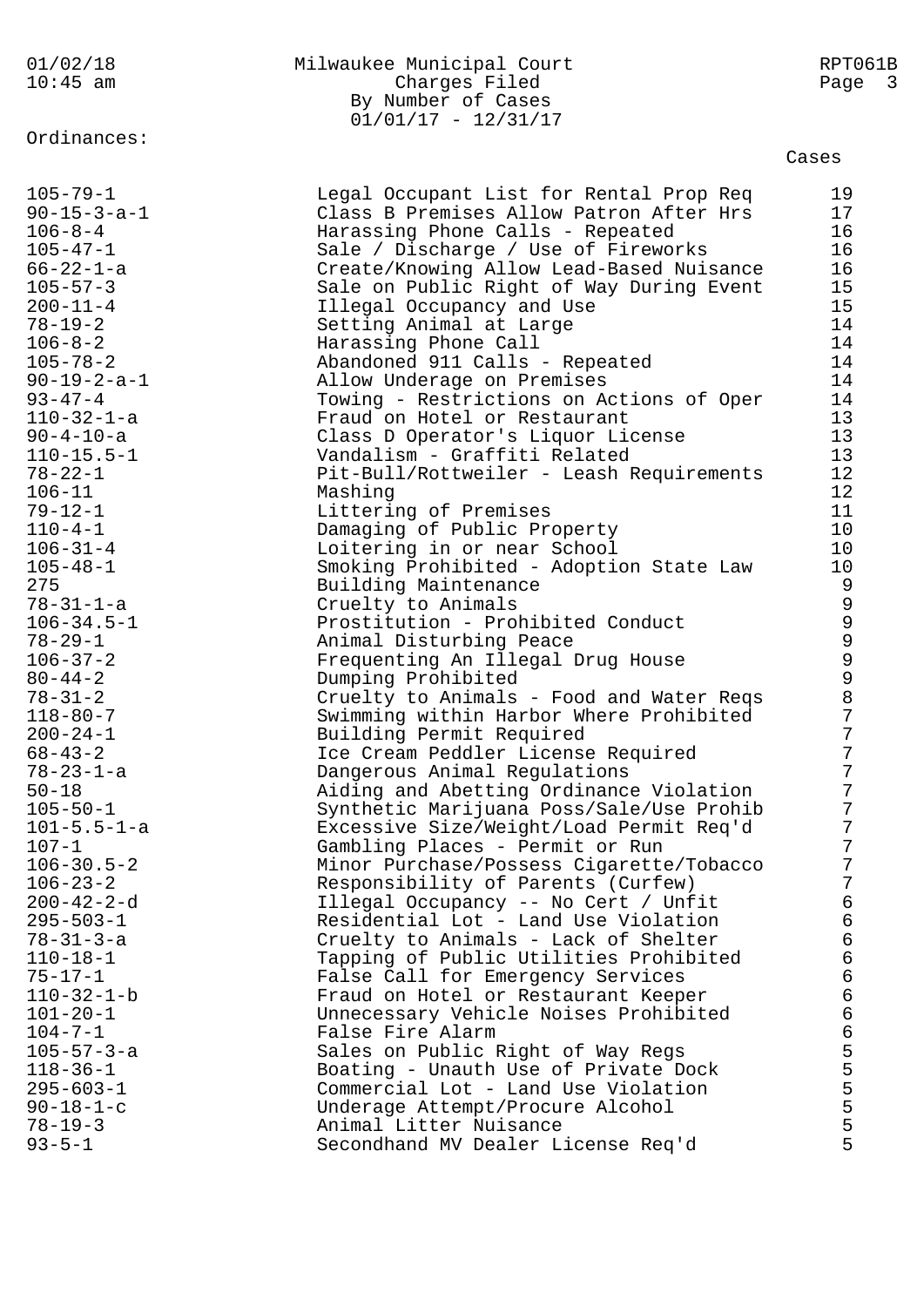Ordinances:

# $200 - 51.7 - 4 - a$ <br>93-47-11  $78 - 31 - 3 - b$ <br> $84 - 43 - 2$ 102-7-1 Bicycle - Riding on Public Ways 1<br>68-21-1-A 1  $68 - 21 - 1 - A$

# 01/02/18 Milwaukee Municipal Court RPT061B 10:45 am Charges Filed Page 4 By Number of Cases 01/01/17 - 12/31/17

| $63 - 3$                | Park Hour Violation                      | 5              |
|-------------------------|------------------------------------------|----------------|
| $106 - 23.2$            | Contributing to Delinquency of Minor     | 5              |
| $90 - 32 - 1$           | Fraud on Tavernkeeper                    | 5              |
| $214 - 27 - 4$          | Smoke Detectors Not Operative            | $\overline{4}$ |
|                         |                                          |                |
| $106 - 36 - 3 - A$      |                                          | $\overline{4}$ |
| $295 - 505 - 4 - b - 4$ | Exceed Max Number Parked Vehicles on Lot | $\overline{4}$ |
| $104 - 15$              | Obstruct Police/Fireman During Fire      | $\overline{4}$ |
| $68 - 41 - 2 - a$       | Food Peddlers - Permit Required          | $\overline{4}$ |
| $105 - 69 - 2$          | Smelling / Inhaling Harmful Substance    |                |
| $106 - 30 - 3 - e$      | Sell Cig in Package/Container w/o Stamp  |                |
|                         |                                          |                |
| $110 - 12 - 1 - a$      | Landlord - Forcible Entry Prohibited     |                |
| $295 - 403 - 3 - b$     | Paved or Approved Surface Required       |                |
| $92 - 1 - 6$            | Pawnbroker's License - Regulations       |                |
| $105 - 65 - 1$          | Abandoned Motor Vehicle or Trailer       |                |
| $78 - 31 - 4$           | Cruelty to Animals - Leash Requirements  |                |
| $106 - 35 - 6$          |                                          |                |
| $200 - 51.7 - 4 - a$    | Registration Stmt Reqd - Vacant Building |                |
|                         |                                          |                |
| $93 - 47 - 11$          | Towing - Regulations to be Posted        |                |
| $93 - 47 - 2$           | Towing - Non-Consensual Requirements     |                |
| $93 - 47 - 6$           | Towing - Posting of Fee Schedule         |                |
| $68 - 21 - 1 - a$       | Food Dealer License Required             |                |
| $90 - 3 - 1$            | Liquor License Required                  |                |
| $78 - 31 - 3 - d$       | Cruelty to Animals - Kept in Garage/Shed |                |
| $102 - 9 - 2$           | Bicycle - Lack of Eqmt for Oper in Dark  |                |
| $80 - 10 - 7 - a$       | Eviction or Retaliation Prohibited       |                |
|                         |                                          |                |
| $110 - 11 - 2 - a$      | Refusing to Pay Bus Fare                 | $\overline{2}$ |
| $93 - 43 - 7$           | Recycle/Salvage/Tow - Recordkeeping Req  | $\overline{a}$ |
| $78 - 31 - 3 - b$       | Cruelty to Animals - Lack of Shade       | $\overline{2}$ |
| $84 - 43 - 2$           | Cigarette and Tobacco License Required   | $\overline{2}$ |
| $80 - 65 - 4$           | Noise Nuisances                          | $\overline{2}$ |
| $106 - 34 - 2 - b$      | Possession of Spray Paint, Etc. by Minor | $\overline{2}$ |
| $78 - 25 - 1$           | Prohibited Dangerous Animal in City      | $\overline{2}$ |
| $92 - 3 - 3 - a$        | Junk Collector/Dealer - License Required | $\overline{2}$ |
| $295 - 505 - 4 - b - 9$ | Unregistered Vehicle Parked > 30 Days    | $\overline{2}$ |
| $85 - 23 - 4 - a$       |                                          | $\overline{2}$ |
|                         | Licensed Estab - Exceeding Occupy Limit  |                |
| $295 - 503 - 3 - b$     | Residential Lot - Improper Veh Repair    | $\overline{2}$ |
| $78 - 23 - 2$           | Dangerous Animal - Leash and Muzzle Req  | $\overline{2}$ |
| $90 - 18 - 1 - a - 3$   | Allow Consumption of Alcohol by Underage | $\sqrt{2}$     |
| $110 - 10 - 2 - b$      | Trespass to Buildings Carrying Firearm   | $\sqrt{2}$     |
| $79 - 10 - 2$           | Littering on Street by Motor Vehicle     | $1\,$          |
| $93 - 47 - 2 - e$       |                                          | $\mathbf 1$    |
| $110 - 36 - 1 - b$      | Possession of Shopping Cart              | $\mathbf 1$    |
| $84 - 20 - 15 - a$      | Fraud of Parking Lot Operator            | $\mathbf 1$    |
| $105 - 45 - 2$          |                                          | $\mathbf 1$    |
|                         | Prohibited Use of Laser Pointer          |                |
| $90 - 16 - 1$           | Display of License - Posting Required    | $\mathbf 1$    |
| $110 - 1$               | Damaging/Tampering w/Coin Machine, Etc.  | $\mathbf 1$    |
| $78 - 23 - 3 - b$       | Dangerous Animal - Pen / Kennel Reqs     | $\mathbf 1$    |
| $80 - 15$               | Spitting in Public Places                | $\mathbf 1$    |
| $93 - 47 - 2 - f$       |                                          | $1\,$          |
| 225                     | Plumbing and Drainage                    | $\mathbf{1}$   |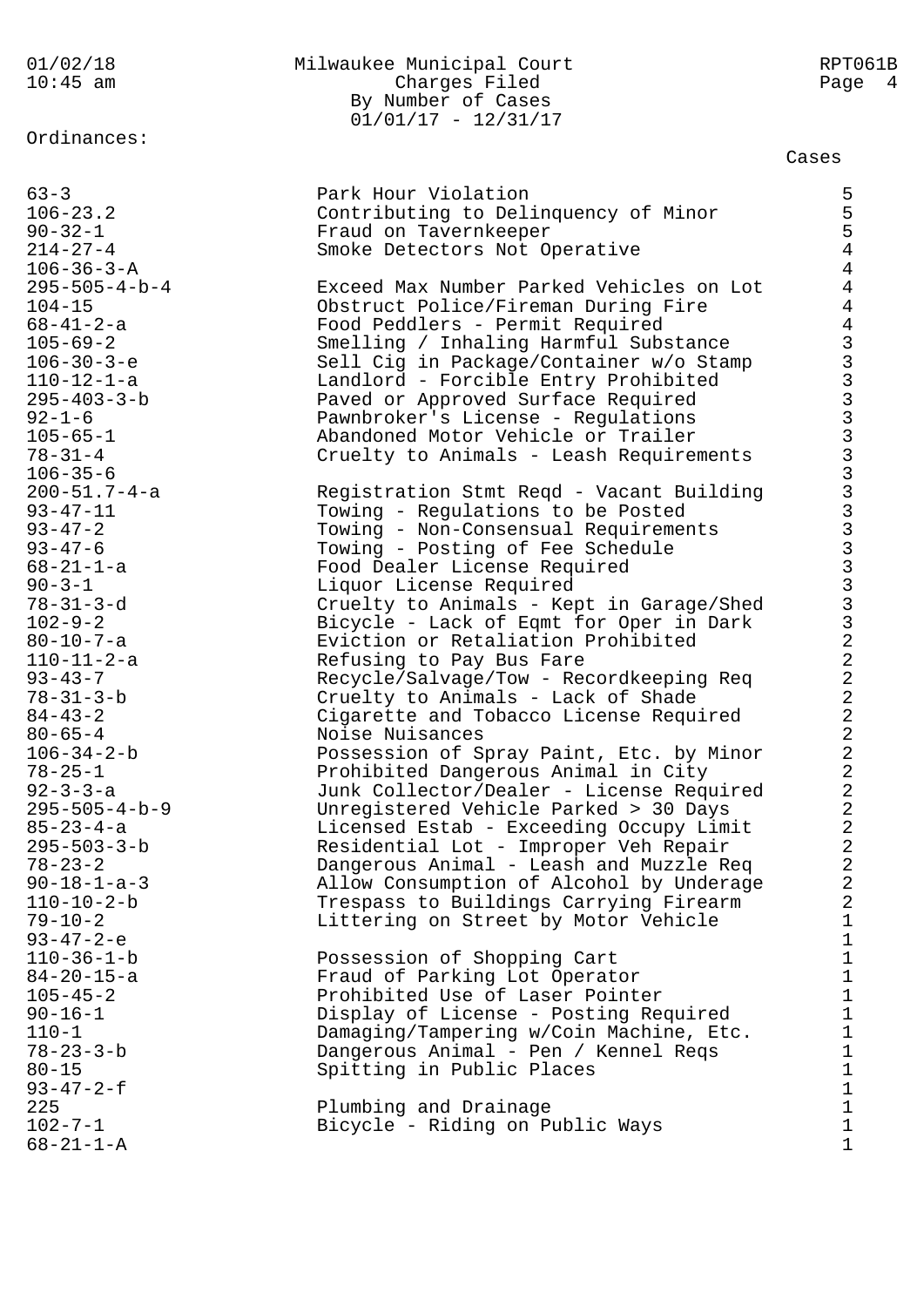Ordinances:

# 01/02/18 Milwaukee Municipal Court RPT061B Charges Filed By Number of Cases 01/01/17 - 12/31/17

# Cases

| $105 - 19 - 1$<br>$100 - 51.5 - 1$<br>$108 - 20$<br>$92 - 3 - 2$<br>$78 - 5 - 3$<br>$93 - 43 - 9$<br>$105 - 35 - 1$<br>$110 - 36$<br>$78 - 27 - 1$<br>$101 - 20.5 - 2$<br>$93 - 47 - 7$<br>$78 - 31 - 1 - b$<br>$80 - 10 - 6 - b$<br>$110 - 36 - 1 - a$<br>$80 - 49 - 3$<br>$63 - 19 - 3 - a$<br>$80 - 63 - 2$<br>$105 - 52 - 1$<br>$90 - 9$ | Roller Skate and Skateboard Restrictions<br>PP Veh - Veh Stds/Equipment Violation<br>Gambling Prohibited in Pub Ent Premises<br>Secondhand MV Dealer - License Required<br>Keep Animal in City - Exceed # Permitted<br>Recycle/Salvage/Tow - Record Veh Salvage<br>Discharge of Firearm in City w/o Permit<br>Abandonment of Shopping Cart<br>Failure to Surrender Rabid Animal<br>Cruising Prohibited<br>Towing - Recordkeeping<br>Abandon/Transport Animal in Cruel Manner<br>Chronic Nuisance Premises<br>Removal of Shopping Cart Prohibited<br>Certain Vehicles Prohibited<br>Animal at Large in Park/Parkway<br>Noise Constituting a Nuisance<br>Kratom and Kava Prohibited<br>Collusive Agreement Involving Liquor Lic | $\mathbf 1$<br>$\mathbf{1}$<br>$\mathbf 1$<br>$\mathbf 1$<br>$\mathbf 1$<br>$\mathbf 1$<br>$\begin{array}{c} 1 \\ 1 \end{array}$<br>$\begin{array}{c} 1 \\ 1 \\ 1 \end{array}$<br>$\begin{array}{c}\n1 \\ 1 \\ 1 \\ 1\n\end{array}$<br>$\begin{array}{c} 1 \\ 1 \\ 1 \\ 1 \end{array}$ |
|----------------------------------------------------------------------------------------------------------------------------------------------------------------------------------------------------------------------------------------------------------------------------------------------------------------------------------------------|-------------------------------------------------------------------------------------------------------------------------------------------------------------------------------------------------------------------------------------------------------------------------------------------------------------------------------------------------------------------------------------------------------------------------------------------------------------------------------------------------------------------------------------------------------------------------------------------------------------------------------------------------------------------------------------------------------------------------------|----------------------------------------------------------------------------------------------------------------------------------------------------------------------------------------------------------------------------------------------------------------------------------------|
| $102 - 7 - 5$                                                                                                                                                                                                                                                                                                                                | Bicycle - Operating Where Prohibited                                                                                                                                                                                                                                                                                                                                                                                                                                                                                                                                                                                                                                                                                          |                                                                                                                                                                                                                                                                                        |
| $74 - 1 - 7.5 - c$                                                                                                                                                                                                                                                                                                                           | Food Peddler Vehicle Using Horn                                                                                                                                                                                                                                                                                                                                                                                                                                                                                                                                                                                                                                                                                               | $\mathbf 1$                                                                                                                                                                                                                                                                            |
| $78 - 23 - 3 - a$<br>$68 - 3$                                                                                                                                                                                                                                                                                                                | Dangerous Animal - Confinement Required<br>Impure Food, Water, Drugs or Ice                                                                                                                                                                                                                                                                                                                                                                                                                                                                                                                                                                                                                                                   | $\mathbf 1$<br>$\mathbf 1$                                                                                                                                                                                                                                                             |
| $101 - 5.5 - 1 - A$                                                                                                                                                                                                                                                                                                                          |                                                                                                                                                                                                                                                                                                                                                                                                                                                                                                                                                                                                                                                                                                                               | $\mathbf{1}$                                                                                                                                                                                                                                                                           |
| $105 - 56 - 2 - b$                                                                                                                                                                                                                                                                                                                           | Sale w/i 500' Certain Bldgs before Event                                                                                                                                                                                                                                                                                                                                                                                                                                                                                                                                                                                                                                                                                      | $\mathbf 1$                                                                                                                                                                                                                                                                            |
| $90 - 16$                                                                                                                                                                                                                                                                                                                                    | Display of Liquor License Required                                                                                                                                                                                                                                                                                                                                                                                                                                                                                                                                                                                                                                                                                            | $1\,$                                                                                                                                                                                                                                                                                  |
| $68 - 41 - 7$                                                                                                                                                                                                                                                                                                                                | Food Peddlers - Rules and Regulations                                                                                                                                                                                                                                                                                                                                                                                                                                                                                                                                                                                                                                                                                         | $\mathbf{1}$                                                                                                                                                                                                                                                                           |
| $78 - 31 - 7$                                                                                                                                                                                                                                                                                                                                | Cruelty to Animals - Fail Get Vet Care                                                                                                                                                                                                                                                                                                                                                                                                                                                                                                                                                                                                                                                                                        | $1\,$                                                                                                                                                                                                                                                                                  |
| $66 - 22 - 4$                                                                                                                                                                                                                                                                                                                                | Lead Abatement Permit                                                                                                                                                                                                                                                                                                                                                                                                                                                                                                                                                                                                                                                                                                         | $\mathbf 1$                                                                                                                                                                                                                                                                            |
| $214 - 23 - 3$                                                                                                                                                                                                                                                                                                                               | Smoke Alarms - Annual Testing Required                                                                                                                                                                                                                                                                                                                                                                                                                                                                                                                                                                                                                                                                                        | $\frac{1}{1}$                                                                                                                                                                                                                                                                          |
| $90 - 15 - 3 - a - 3$                                                                                                                                                                                                                                                                                                                        | Class B Premises Patron Enter After Hrs                                                                                                                                                                                                                                                                                                                                                                                                                                                                                                                                                                                                                                                                                       | $\mathbf 1$                                                                                                                                                                                                                                                                            |
| $105 - 56 - 2 - a$                                                                                                                                                                                                                                                                                                                           | Sale on Public Premises without Consent                                                                                                                                                                                                                                                                                                                                                                                                                                                                                                                                                                                                                                                                                       | $\mathbf 1$                                                                                                                                                                                                                                                                            |
| $110 - 11 - 2 - b$                                                                                                                                                                                                                                                                                                                           | Attempting to Avoid Paying Bus Fare                                                                                                                                                                                                                                                                                                                                                                                                                                                                                                                                                                                                                                                                                           | $\mathbf 1$                                                                                                                                                                                                                                                                            |
| $101 - 43 - 1$                                                                                                                                                                                                                                                                                                                               | Deface or Remove Traffic Sign or Device                                                                                                                                                                                                                                                                                                                                                                                                                                                                                                                                                                                                                                                                                       | $\mathbf 1$                                                                                                                                                                                                                                                                            |
| $92 - 3 - 3 - d$                                                                                                                                                                                                                                                                                                                             | Junk Collector/Dealer - License Each MV                                                                                                                                                                                                                                                                                                                                                                                                                                                                                                                                                                                                                                                                                       | $\begin{array}{c} 1 \\ 1 \end{array}$                                                                                                                                                                                                                                                  |
| $90 - 4 - 4 - c$<br>$214 - 3$                                                                                                                                                                                                                                                                                                                | Class B Licensee's Responsibility                                                                                                                                                                                                                                                                                                                                                                                                                                                                                                                                                                                                                                                                                             |                                                                                                                                                                                                                                                                                        |
| $101 - 1 - 2$                                                                                                                                                                                                                                                                                                                                | Adoption of Model Fire Code<br>Traffic Offenses - Adoption of State Law                                                                                                                                                                                                                                                                                                                                                                                                                                                                                                                                                                                                                                                       | $\frac{1}{1}$                                                                                                                                                                                                                                                                          |
| $100 - 59 - 1 - a$                                                                                                                                                                                                                                                                                                                           | PP Vehicle - License to Be Exhibited                                                                                                                                                                                                                                                                                                                                                                                                                                                                                                                                                                                                                                                                                          | $1\,$                                                                                                                                                                                                                                                                                  |
| $66 - 22 - 4 - h - 1$                                                                                                                                                                                                                                                                                                                        | Permit Required to Conduct Lead Reduc.                                                                                                                                                                                                                                                                                                                                                                                                                                                                                                                                                                                                                                                                                        | $\mathbf{1}$                                                                                                                                                                                                                                                                           |
|                                                                                                                                                                                                                                                                                                                                              |                                                                                                                                                                                                                                                                                                                                                                                                                                                                                                                                                                                                                                                                                                                               |                                                                                                                                                                                                                                                                                        |
|                                                                                                                                                                                                                                                                                                                                              |                                                                                                                                                                                                                                                                                                                                                                                                                                                                                                                                                                                                                                                                                                                               |                                                                                                                                                                                                                                                                                        |

Sub Total: 18,562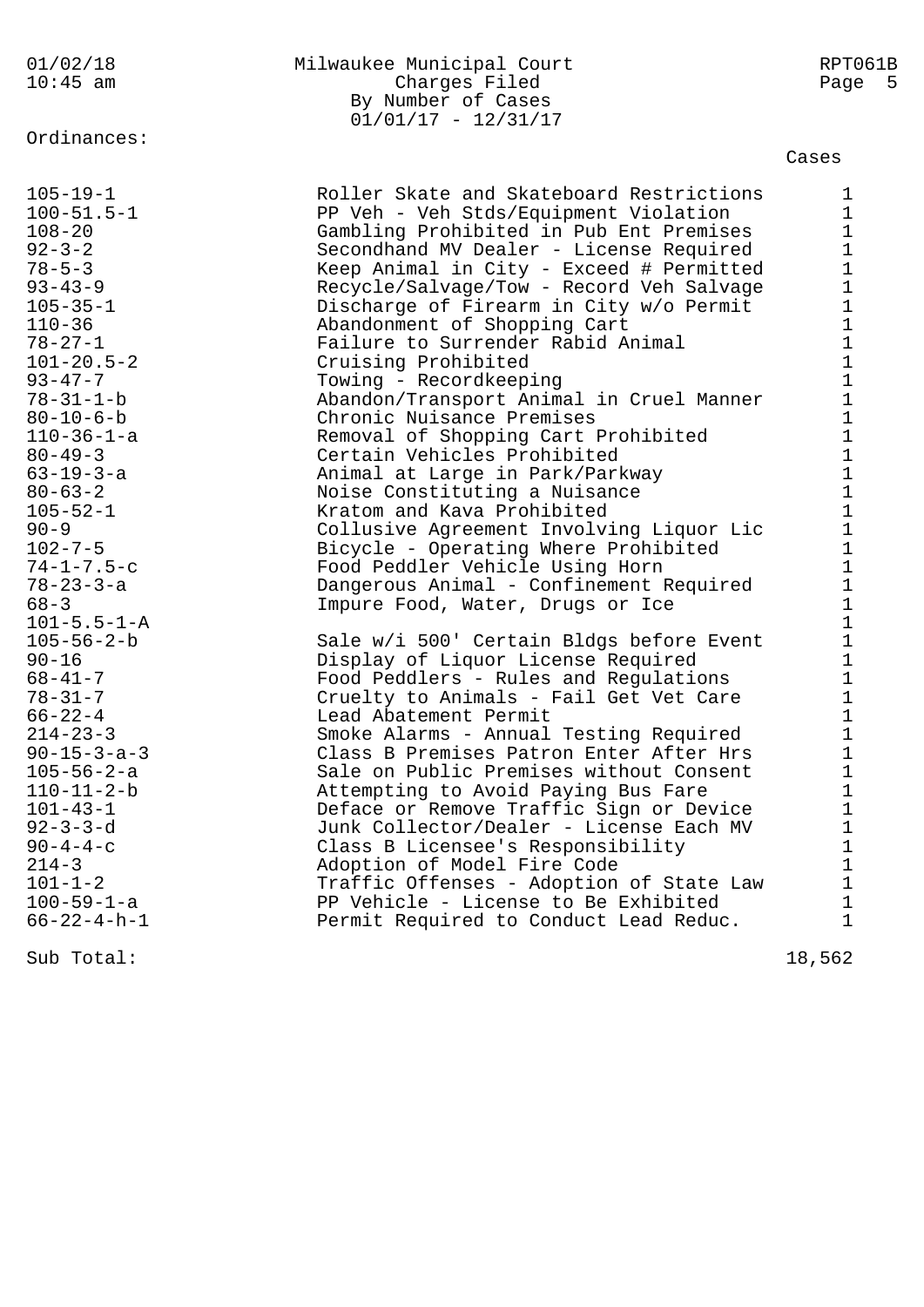| 01/02/18<br>$10:45$ am | Milwaukee Municipal Court<br>Charges Filed  | RPT061B<br>Page<br>- 6 |
|------------------------|---------------------------------------------|------------------------|
|                        | By Number of Cases<br>$01/01/17 - 12/31/17$ |                        |
| State Statutes:        |                                             | Cases                  |
| 343.44(1)(a)           | Operating After Suspension                  | 11,008                 |
| 346.57(5)              | Exceeding Speed Zones/Posted Limits         | 9,790                  |
| 344.62(1)              | Operate Motor Vehicle without Insurance     | 6,934                  |
| 341.04(1)              | Non-Registration of Vehicle                 | 5,994                  |
| 343.05(3)(a)           | Operate w/o Valid License                   | 2,841                  |
| 341.03(1)              | Oper Veh After Sus/Rev or Can of Reg        | 2,734                  |
| 346.37(1)(c)1          | Violate Red Traffic Light                   | 1,886                  |
| 347.48(2m)(b)          | Vehicle Operator Fail/Wear Seat Belt        | 1,488                  |
| 346.46(1)              | Fail/Stop at Stop Sign                      | 1,156                  |
| 347.09(1)(a)           | Operate Motor Vehicle w/o 2 Headlights      | 982                    |
| 341.61(2)              | Display Unauth. Veh. Registration Plate     | 825                    |
| 341.15(1)              | Fail/Display Vehicle License Plates         | 762                    |
| 347.14(1)              | Operate Vehicle w/o Stopping Lights         | 722                    |
| 344.62(2)              | Operate Motor Vehicle w/o Proof of Ins      | 640                    |
| 346.04(2)              | Failure To Obey Traffic Officer/Signal      | 570                    |
| 346.57(4)(e)           | Speeding on City Highway                    | 465                    |
| 343.44(1)(b)           | Operating After Revocation                  | 458                    |
| 347.48(4)(am)          | Safety Belt Violations-Child                | 453                    |
| 346.63(1)(a)           | Operating While Intoxicated                 | 452                    |
| 346.57(2)              | Unreasonable and Imprudent Speed            | 418                    |
| 347.13(1)              | No Tail Lamp/Defective Tail Lamp-Night      | 374                    |
| 346.89(1)              | Inattentive Driving                         | 296                    |
| 346.63(1)(b)           | Operating While Intoxicated - BAC .1%+      | 255                    |
| 347.06(1)              | Operation w/o Required Lamps Lighted        | 240                    |
| 346.94(12)             | Driving on Bicycle Lane or Way              | 234                    |
| 346.675(1)             | Veh Owner Liability-Hit and Run             | 229                    |
| 346.18(2)              | Fail/Yield while Making Left Turn           | 227                    |
| 343.43(1)(d)           | Violate Driving License Restrictions        | 209                    |
| 346.62(2)              | Reckless Driving-Endanger Safety            | 208                    |
| 346.175(1)(a)          | Owners Liability-Flee/Elude Officer         | 200                    |
| 346.13(1)              | Unsafe Lane Deviation                       | 176                    |
| 346.08                 | Unsafe Passing on Right                     | 174                    |
| TR305.32(4)(b)2        | Illegal Window Tint                         | 164                    |
| 346.18(3)              | Fail/Yield Right/Way from Stop Sign         | 160                    |
| TR305.15(5)            | Fail/Maintain High-Mounted Stop Lamp        | 153                    |
| 343.18(1)              | Operate w/o Carrying License                | 151                    |
| 346.14(1)              | Automobile Following Too Closely            | 138                    |
| 346.10(2)              | Passing at Intersection                     | 124                    |
| TR327.03(5)            | Interstate/Intrastate Driving Rqmts         | 124                    |
| 347.48(2m)(d)          | Ride in Vehicle w/o Wearing Seat Belt       | 119                    |
| TR327.03(4)            | Violation of Out of Service Notice          | 114                    |
| 346.70(1)              | Failure to Notify Police of Accident        | 110                    |
| 346.39(1)              | Fail/Stop for Flashing Red Signal           | 99                     |
| 347.13(3)              | Operate Vehicle w/o Registration<br>Lamps   | 96                     |
| TR305.34(6)            | Illegal Materials on Windshield             | 96                     |
| 346.68                 | Hit and Run-Unattended Vehicle              | 95                     |
| 347.48(2m)(c)          | Operator Fail/Have Passenger/SeatBelted     | 95                     |
| 342.15(5)              | Failure to Transfer Vehicle Title           | 91                     |
| 346.23(1)              | Fail/Yield at Controlled Intersection       | 88                     |
| 346.04(1)              | Fail/Obey Traffic Officer Signal/Order      | 84                     |
| 347.12(1)(a)           | Approaching Operator Fail/Dim MultiBeams    | 77                     |
| TR305.34(3)            | Cracked/Damaged Vehicle Windshield          | 74                     |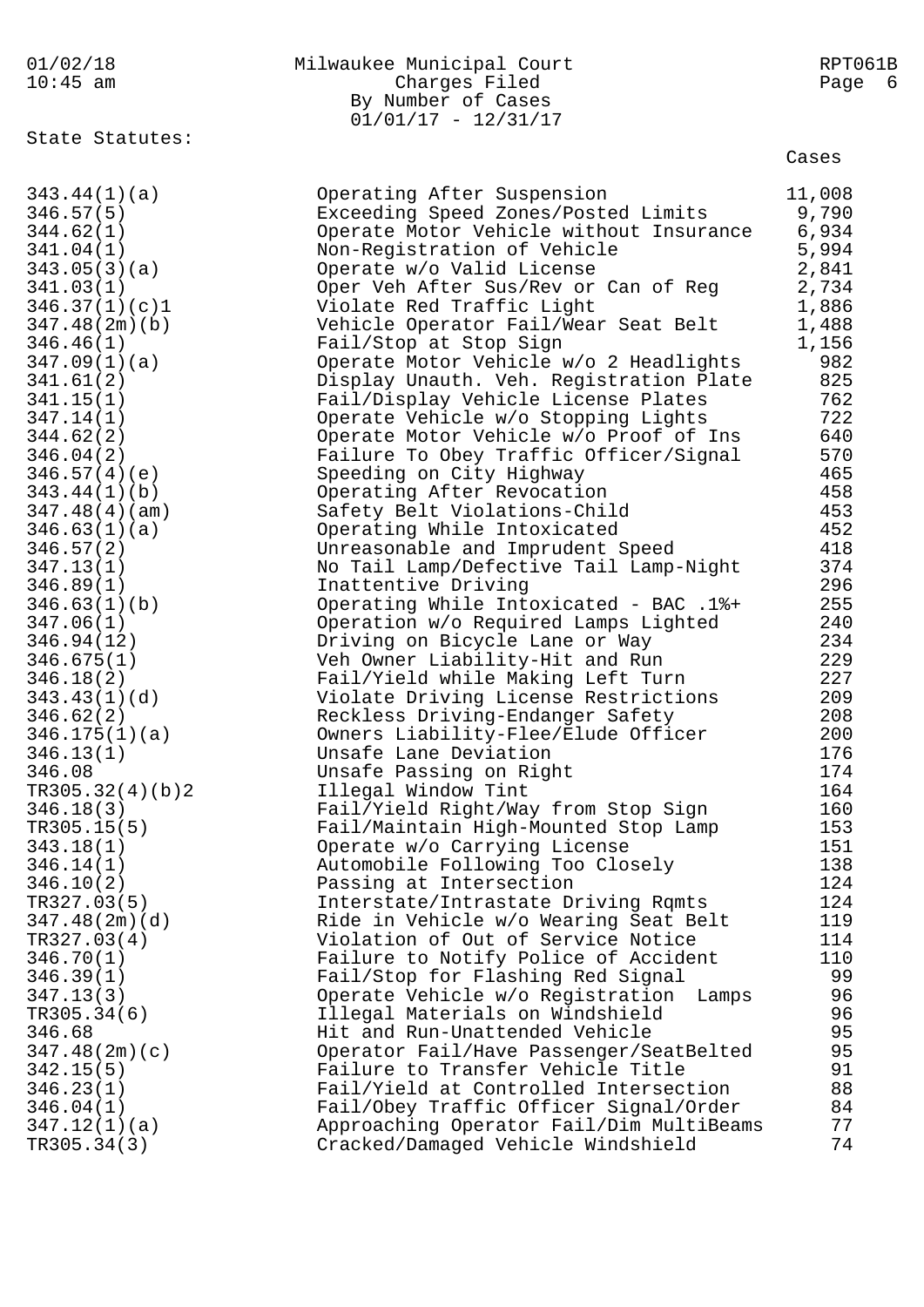| 01/02/18<br>$10:45$ am      | Milwaukee Municipal Court<br>Charges Filed<br>By Number of Cases<br>$01/01/17 - 12/31/17$ | RPT061B<br>Page<br>-7 |
|-----------------------------|-------------------------------------------------------------------------------------------|-----------------------|
| State Statutes:             |                                                                                           | Cases                 |
| 343.45(2)                   | Permit Unauthorized Person to Drive                                                       | 74                    |
| TR327.03(1)                 | Fed Reg/Safety - General                                                                  | 72                    |
| 346.57(3)                   | Driving too Fast for Conditions                                                           | 72                    |
| 346.34(1)(b)                | Fail to Signal Turn                                                                       | 71                    |
| 346.24(1)                   | FYR to Pedestrian/uncontroll. Intersect                                                   | 64                    |
| 346.32                      | Improper Turn into Driveway/Private Road                                                  | 64                    |
| 341.61(4)                   | Possess Fraud. Obtained Registration                                                      | 62                    |
| 346.935(3)                  | Keep Open Intoxicants in MV                                                               | 61                    |
| TR305.32(5)(b)              | Rear Window Excessive Tinting                                                             | 60                    |
| TR305.32(6)                 | Rear Side Window Excessive Tinting                                                        | 56                    |
| 346.05(1)                   | Operating Left of Center Line                                                             | 55                    |
| 343.305(9)(am)              | Refusal                                                                                   | 50                    |
| 346.31(3)(b)                | Improper Left Turn/Intersection                                                           | 50                    |
| 346.19(1)                   | Fail/Yield to Stop for Emergency Vehicle                                                  | 48                    |
| 346.31(2)<br>346.37(1)(c)3  | Improper Right Turn                                                                       | 47                    |
|                             | Illegal Right Turn on Red<br>Possess Open Intoxicants in MV                               | 46<br>43              |
| 346.935(2)<br>343.305(9)(a) | Refusal                                                                                   | 43                    |
| 346.15                      | Driving Wrong Way on Divided Highway                                                      | 40                    |
| 341.04(2)                   | Improper Registration of Vehicle                                                          | 39                    |
| 348.17(1)                   | Violation of Special Weight Limits                                                        | 38                    |
| TR305.26(3)                 | Cracked/Damaged/Poor Reflect on Mirror                                                    | 37                    |
| 347.12(1)                   | Failure to Dim Headlights                                                                 | 34                    |
| 341.15(3)(a)                | Improper Display/Plates (No Plates)                                                       | 34                    |
| 346.37(1)(b)                | Violate Yellow Traffic Signal                                                             | 34                    |
| 346.33(1)(d)                | Unlawful U/Y Turn-Erected Signs                                                           | 33                    |
| 346.69                      | Hit and Run-Property Adjacent to Highway                                                  | 32                    |
| 346.29(2)                   | Standing on Roadway                                                                       | 31                    |
| 346.38(2)                   | Bike/Pedes Violate Pedestrian Signal                                                      | 31                    |
| 346.54                      | Improper Parking/Standing of Vehicle                                                      | 30                    |
| 346.87                      | Unsafe Backing of Vehicle                                                                 | 30                    |
| 343.22(1)                   | Fail/Notify DMV of Address/Name Change                                                    | 27                    |
| 346.18(5)                   | Fail/Yield Rt/Way from Parked Position                                                    | 26                    |
| 346.24(2)                   | Sudden Pedes/Bike Movement into Traffic                                                   | 26                    |
| 346.63(1)(am)               | Operat. w/ Detectable Level Ctrld Substn                                                  | 25                    |
| 347.07(2)(b)<br>341.61(3)   | Operate Vehicle w/ NonRed Taillights<br>Alter Veh. Registration Plate/Sticker             | 24<br>23              |
| 346.31(1)                   | Fail to Follow Indicated Turn                                                             | 22                    |
| 341.15(2)                   | Improperly Attached License Plates                                                        | 22                    |
| 346.18(1)                   | Fail/Yield at Uncontrolled Intersection                                                   | 21                    |
| 194.34(1)                   | Contract Motor Carrier Fail/License                                                       | 20                    |
| 343.05(3)(b)                | Operate Motorcycle w/o Valid License                                                      | 19                    |
| 341.15(3)(b)                | Improper Display/Plates (Hard to See)                                                     | 19                    |
| TR305.32(2)                 | Front Driver's Side Window not Operate                                                    | 18                    |
| TR305.26(1)                 | Fail/Equip Required Mirrors                                                               | 18                    |
| 347.35(1)                   | Operate Motor Vehicle w/o Capable Brakes                                                  | 18                    |
| 347.39(2)                   | Equip Motor Vehicle with Illegal Muffler                                                  | 18                    |
| 346.075(2)                  | Improper Passing of Stopped Bus                                                           | 18                    |
| 346.70(2)                   | Duty/Report Accident (Report Req'mt)                                                      | 18                    |
| 347.39(1)                   | Operate Motor Veh. w/o Adequate Muffler                                                   | 17                    |
| 346.88(3)(b)                | Obstructed Driver's Vision-Front View                                                     | 17                    |
| 346.09(1)                   | Passing into Oncoming Traffic                                                             | 17                    |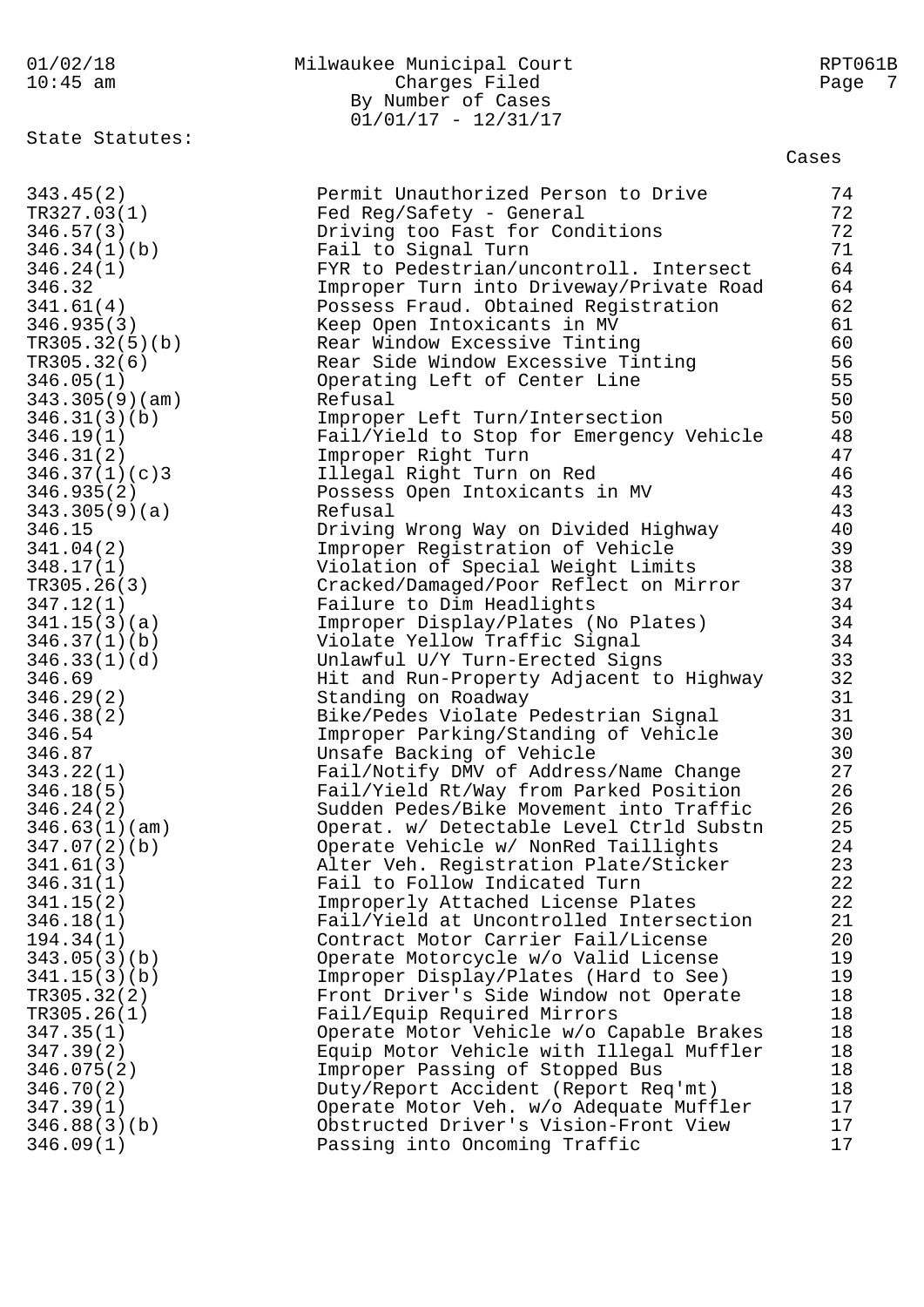# 01/02/18 Milwaukee Municipal Court RPT061B 10:45 am Charges Filed Page 8 By Number of Cases 01/01/17 - 12/31/17

State Statutes:

| TR305.18(1)(a) | Fail/Equip Required Bumper                | 17             |
|----------------|-------------------------------------------|----------------|
| 347.06(3)      | Unclean/Defective Lights or Reflectors    | 16             |
| 346.34(1)      | Fail/Signal Turn/Unsafe Turn              | 16             |
| 341.62         | Display False Vehicle Registration Plate  | 16             |
| 346.18(4)      | Fail/Yield when Emerging from Alley       | 16             |
| 347.25(4)      | Equip NonPolice Veh. w/ Blue Lights       | 15             |
| 341.55(1)      | Dealer Misuse/Dealer Vehicle Plates       | 14             |
| 346.34(2)      | Fail/Signal Stop/Slowing                  | 13             |
| 346.94(2)      | Racing on Highway                         | 13             |
| 346.18(6)      | Fail/Yield for Yield Sign                 | 13             |
| 346.13(3)      | Deviation From Designated Lane            | 12             |
| 343.07(1g)(a)1 | GDL Passenger Violation                   | 12             |
| 341.335(1)     |                                           | 12             |
|                | Fail/Notify DMV of Address Change         |                |
| 346.34(1)(a)3  | Unsafe Turn-w/o Reasonable Safety         | 12             |
| 346.34(1)(a)1  | Unsafe Turn-At Intersection               | 11             |
| 347.12(1)(b)   | Following Operator Fail/Dim MultiBeams    | 11             |
| 342.15(6)(a)   | Failure of Transferee to Obtain Title     | 11             |
| 347.10(2)      | Other Headlamp Equipment Violations       | 11             |
| 347.489(1)     | Operate Bike/Cycle w/o Lights/Reflectors  | 10             |
| TR305.18(2)(c) | Damaged/Distorted Vehicle Bumpers         | 10             |
| 346.33(1)(b)   | Unlawful U/Y Turn - Midblock              | $\mathsf 9$    |
| 346.195(1)     | Owner Liability-Fail/Yield to ER Vehicle  | $\mathsf 9$    |
| TR327.03(2)    | Age, Waiver of Physical Disqualification  | $\mathsf 9$    |
| 346.52(2)      | Stopping/Standing on Hwy by Grade School  | $\mathsf 9$    |
| TR305.16(4)    | Covered/Obscured Tail Lamps/Reflectors    | $\mathsf 9$    |
| 347.15(2)      | Improperly Locate Veh. Directional Lights | $\mathsf 9$    |
| 346.33(1)(c)   | Unlawful U/Y Turn-Highway MidBlock        | $\mathsf 9$    |
| 346.57(4)(c)   | Speeding in Pedestrian Safety Zone        | 8              |
| 346.53(6)      | Parking/Standing where Prohibited         | $\,8\,$        |
| TR305.19(1)    | Fail/Maintain Door/Hood Trunk Lid         | $\overline{7}$ |
| 346.33(1m)     | Unlawful U-Turn                           | $\overline{7}$ |
| 346.92(2)      | Riding Illegally on Vehicle               | $\overline{7}$ |
| 346.92(1)      | Driving with Person Riding Illegally      | 7              |
| 346.46(2)(a)   | Improper Stop/Stop Sign-Clear Line        | 7              |
| TR305.32(1)    | Window Not Approved Safety Glass/Damaged  | 7              |
| 346.24(3)      | Passing Vehicle Stopped for Pedestrian    | 7              |
| 346.88(3)(c)   | Obstructed Driver's Vision-Rear View      | 7              |
| TR305.30(9)    | Vehicle Rim-Loose/Missing Nut/Lug Bolt    | 7              |
| 194.41(1)      | Motor Carrier No Insurance on File        | 7              |
| 343.52(1m)     | Fraudulent Use of Special ID Card         | $\epsilon$     |
| 342.15(4)(b)   | Transferor Fail/Remove Vehicle Plates     | $\epsilon$     |
| 346.25         | Pedestrian/Bike FYR when CrossingRoadway  | $\epsilon$     |
| 346.89(3)(a)   | Operating while E-Mailing or Texting      | $\epsilon$     |
| TR305.29(2)    | Fail/Maintain Steering System             | $\epsilon$     |
| 346.51(1)      | Improper Parking On/Off Roadway           | $\epsilon$     |
| 346.09(3)      | Passing in No-Passing Zone                | $\epsilon$     |
| 341.61(5)      | Possess Counterfeit Registration          | $\epsilon$     |
| 346.33(1)(a)   | Unlawful U/Y Turn-Control. Intersection   | $\epsilon$     |
| 341.55(2)      | Use Dealer Plate/Veh. Not Dealer-Owned    | 5              |
|                | Driving While Out-Of-Service              | 5              |
| 343.44(1)(c)   |                                           | 5              |
| 341.15(3)(c)   | Improper Display/Plates (Illegible)       | 5              |
| 346.07(2)      | Unsafe Cutting in When Passing            |                |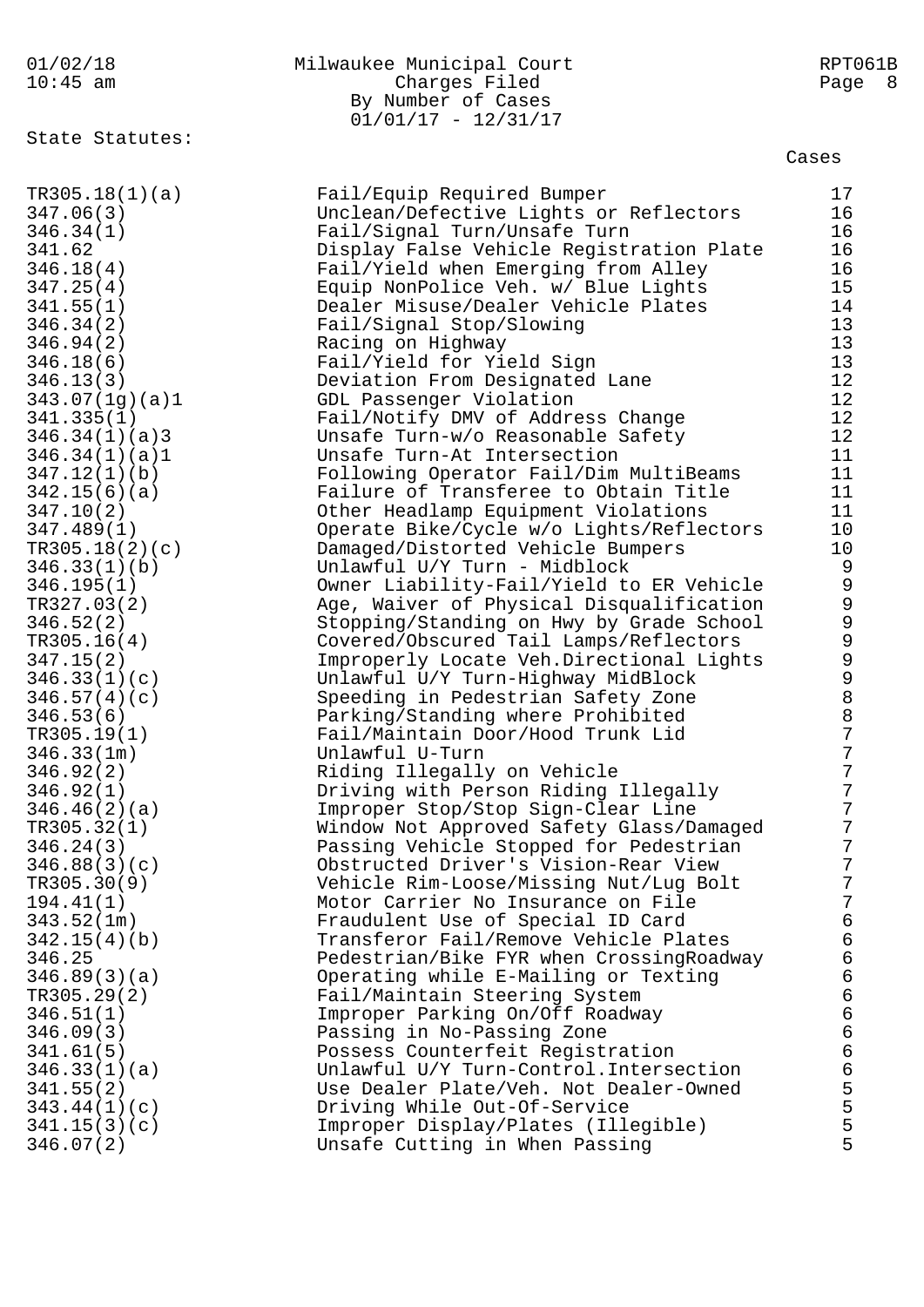State Statutes:

# 01/02/18 Milwaukee Municipal Court RPT061B 10:45 am Charges Filed Page 9 By Number of Cases  $01/01/17 - 12/31/17$

| 341.15(1m)(b)   | Fail/Attach Front Regis. Decal/Tag       | 5                                                                 |
|-----------------|------------------------------------------|-------------------------------------------------------------------|
| 343.45(1)       | Permit Unauthorized Minor to Drive       | 5                                                                 |
| 346.072(1m)(a)  | Fail/Move Vehicle - Pass Stop Emerg Veh  | 5                                                                 |
| 343.07(1g)(a)3  | GDL Passenger Violation                  | 5                                                                 |
| TR305.11(2)(a)  | Fail/Properly Maintain Headlamps         | $\overline{4}$                                                    |
| 346.37          | Violate Traffic-Control Signal           | $\overline{4}$                                                    |
| TR325.02(5)     | Interstate Hours of Service, Etc.        | $\overline{4}$                                                    |
| 346.94(7)       | Spilling Waste Load on/along Highway     | $\overline{4}$                                                    |
| 346.57(4)(em)   | Speeding on City Service Road            | $\overline{4}$                                                    |
| 343.07(1q)(bm)  | GDL Passenger Age Violation              | $\overline{4}$                                                    |
| TR305.15(4)     | Cover/Obstruct Stop Lamp Lenses          | $\overline{4}$                                                    |
| 341.15(1m)(a)   |                                          | $\overline{4}$                                                    |
|                 | Fail/Attach Rear Regis. Decal/Tag        | $\overline{4}$                                                    |
| TR305.30(2)     | Vehicle Tires w/Less Than 2/3 Inch Tread | $\overline{4}$                                                    |
| 343.085(2m)(a)1 | Prob Licensee Oper Veh w/other person    | $\overline{4}$                                                    |
| 347.38(1)       | Defective Horn or Unnecessary Use        |                                                                   |
| 346.78          | Bike Rules-Ride Play Vehicles on Roadway | $\overline{4}$                                                    |
| 346.935(1)      | Drink Open Intoxicants in MV             | $\overline{4}$                                                    |
| 346.07(3)       | Failure to Yield to Passing Vehicle      | $\overline{4}$                                                    |
| 347.40(1)       | Operate Vehicle w/o Rearview Mirror      | $\overline{4}$                                                    |
| 346.94(9)       | Alighting From/Boarding Moving Vehicle   | $\overline{4}$                                                    |
| 346.52(1)(a)    | Stopping/Standing w/i Intersection       |                                                                   |
| TR101.02(2)(j)  | Unnecessary Acceleration                 |                                                                   |
| 347.41          | Defective Speedometer                    |                                                                   |
| 346.57(4)(a)    | Speeding in School Zones                 |                                                                   |
| 346.94(1)       | Driving on Sidewalk                      | a<br>a<br>a<br>a<br>a<br>a<br>a<br>a<br>a<br>a<br>a<br>a<br>a<br> |
| 346.52(1)(b)    | Stopping/Standing on a Crosswalk         |                                                                   |
| 347.07(2)(a)    | Operate Vehicle w/ NonWhite Headlights   |                                                                   |
| 346.33(1)(f)    | Improper U-Turn - Unsafe or Interfere    |                                                                   |
| 346.31(4)       | Improper Left Turn/On 3-Lane Highway     |                                                                   |
| 346.35          | Improper Signal for Stop/Turn            |                                                                   |
| 347.47(2)       | Towing with Improper Hitches/Couplings   |                                                                   |
| TR305.11(1)(a)  | Fail/Equip with Proper Headlamps         |                                                                   |
| 346.47(1)       | Fail/Yield/Stop/Emerging from Alley      |                                                                   |
| 343.07(1g)(d)2  | GDL Hours of Darkness Violation          |                                                                   |
| 348.09(1)       | Operating with Load Projecting on Sides  |                                                                   |
| 346.59(1)       | Impeding Traffic by Slow Speed           |                                                                   |
| TR305.20(1)     | Fail/Properly Maintain Exhaust System    | $\overline{3}$                                                    |
| TR305.11(3)(c)  | Tinted Headlamps                         | $\mathbf{3}$                                                      |
| 23.33(2)(a)     | Operate ATV without Valid Registration   | $\begin{array}{c} 3 \\ 3 \\ 2 \end{array}$                        |
| 346.46(2)(b)    | Improper Stop/Stop Sign-No Clear Line    |                                                                   |
| TR327.05(3)(a)  | Interstate Record of Duty Status         |                                                                   |
| 346.38(1)       | Pedestrian Signal Violation              | $\overline{a}$                                                    |
| TR327.03(3)     | Fed Reg/Safety - General                 | $\overline{a}$                                                    |
| 194.23(1)       | Motor Carrier Fail/Obtain Certificate    | $\overline{a}$                                                    |
| 347.13(4)       | Improperly Wire Tail Lights w/Headlights |                                                                   |
| 341.11(4)       | No Display of Registration Certificate   |                                                                   |
| 346.89(5)       | Operate with Electronic Device in View   | $\begin{array}{c}\n2 \\ 2 \\ 2\n\end{array}$                      |
| 346.075(1)      | Overtaking & Passing Bicycles            |                                                                   |
| 346.20(2)       | Drive b/t Funeral Procession Vehicles    | $\overline{2}$                                                    |
| 346.455         | Fail/Stop for Fire Truck at Fire Station | $\overline{a}$                                                    |
| 347.36(3)       | Fail/Maintain Veh.Brakes/Working Order   | $\overline{2}$                                                    |
| TR305.30(3)     | Vehicle Tires Protrudes >2 Inches Beyond | $\overline{2}$                                                    |
|                 |                                          |                                                                   |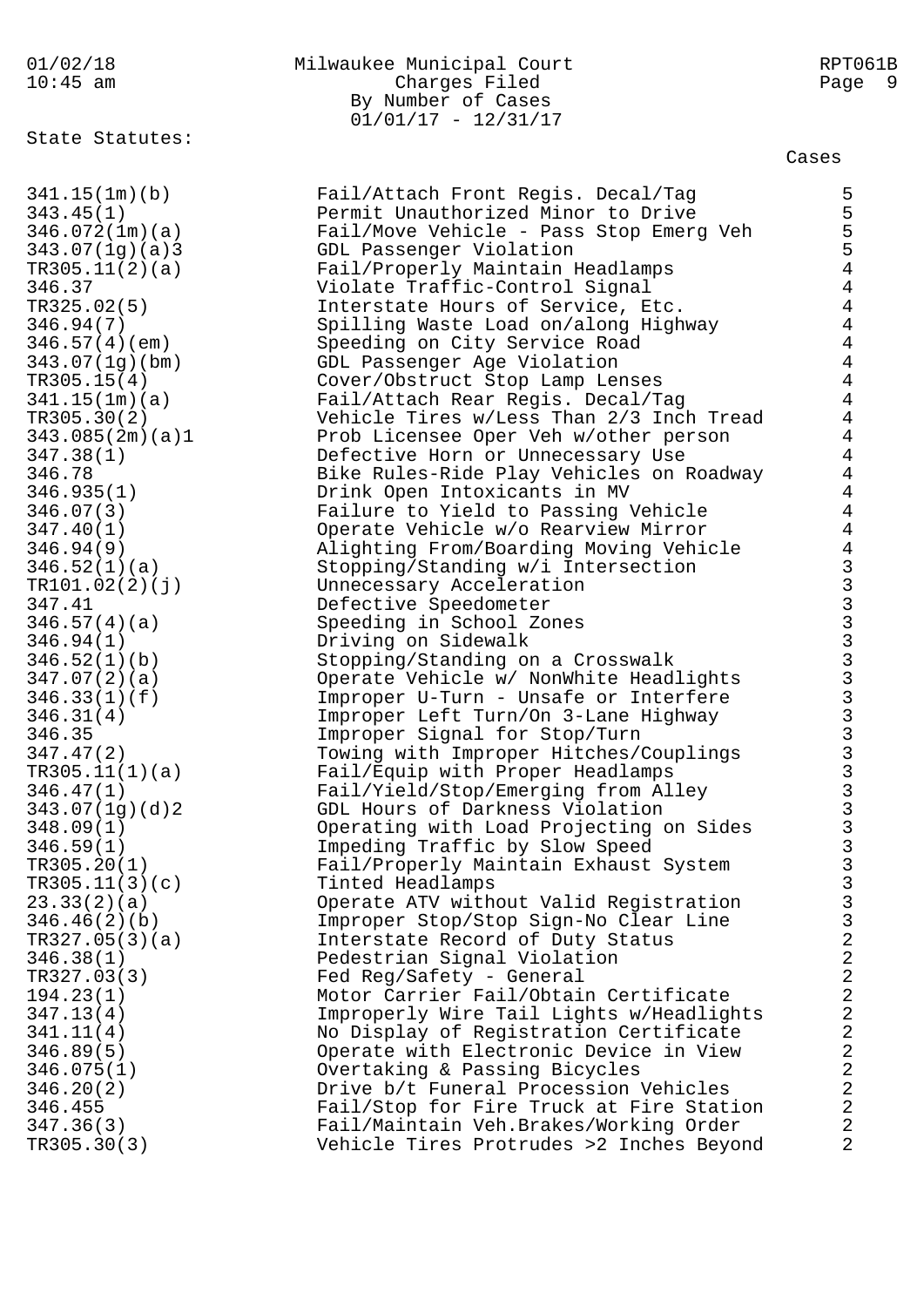State Statutes:

# 01/02/18 Milwaukee Municipal Court RPT061B 10:45 am Charges Filed Page 10 By Number of Cases 01/01/17 - 12/31/17

Cases

TR305.30(8) Vehicle Rim Damaged, Dented, Bent, Etc. 2 346.93(1) Minor Transporting Intoxicants in MV 2 347.455(1) Operate Vehicle w/ Height Modifications 2 TR305.30(1) Fail/Properly Maintain Tires and Rims 2 347.15(1) Sale/Operate Veh. w/o Directional Lights 2 344.64(2) Knowingly Forge/Alter Proof of Insurance 2 347.485(2) Operate Cycle without Eye Protection 2 346.18(3m) Fail/Yield/Uncontrolled T Intersection 2 343.085(2m)(a)2 Operate MV by Prob Licensee - 12-5 am 2 TR305.11(3)(b) Fail/Maintain Headlamps 2 343.05(3)(c) Operate Moped w/o Valid License 2 TR305.15(2) Fail/Properly Maintain Stop Lamps 2 TR305.22(2) Rusted/Damaged Fenders 2 TR305.09(6) Cracked/Broken Lenses/Reflectors 2 TR325.05 Enforce of Motor Carrier Safety Regs 2 TR301.62(10) No Interlock or Inoperative 2 346.12 Driving Through Safety Zone 2 346.88(1) Overloaded Veh./Interfere in Operation 2 TR305.44 Motorcycle-Fail/Equip Mirror 1 347.489(2) Operate Bike/Cycle w/o Functioning Brake 1 TR305.26(4) Inadequate Mirror(s) 1 347.23(1)(a) Operate High.Equip./Night w/o Red Lights 1 346.37(2) Violate Special Traffic Signal 1 346.79(3) Bike Rules-Carry Package/InterfereRiding 1 346.88(4) MV Windows Not Reasonably Clean 1 346.37(1)(a)1 Violate Green Traffic-Control Signal 1 342.16(1)(a) Dealer Submit Title for Resale Car 1 TR305.06(1) Operate with Missing/Altered Vehicle ID 1 TR305.20(5) Tail Pipe Not Extend Past Passenger Comp 1 343.22(2)(b) Fail/Notify Address Change(PhotoLicense) 1 346.53(5) Parking/Standing near Crosswalk 1 341.61(1) Lend Registration Plate/Unauth. Person 1  $346.67(1)(c)$  Hit and Run 1 346.39(2) Fail/Slow for Flashing Yellow Signal 1 346.55(4) Parking on Posted Private Property 1 347.26(11)(a) Veh. Flashing Warning Lights Restriction 1 346.80(5) Bike Rules-Fail/Yield to Motor Vehicles 1 TR325.02(4) Vehicle Equipment Violations 1 346.31(3)(a) Improper Left Turn/Approach 1 TR305.15(1) Fail/Equip with Stop Lamps 1 TR305.32(5)(a) Rear Window Unauthorized Sign 1 342.15(2) Transferee Fail/Apply New Vehicle Title 1 TR327.03(6) Vehicle Equipment Violations 1 343.22(2m) Fail/Notify/Postal Address Change 1 347.26(6)(b) Tow Truck Warning Lamp Reqm'ts 1 346.94(16) Illegal Use of Radio, Etc. 1 347.27(1) Leave Vehicle Unattended w/o Lights On 1 347.35(3)(a) Operate Semitrailer w/o Capable Brakes 1 TR301.65(5) The Improper Passenger Restraint 1 TR305.53 Fail/Equip Trailer Fender/Mud Guard 1 348.15(3)(a) Violate Class A Hwy Weight Limits 1 348.15(3)(b) Violate Class A Hwy Weight Limits 1